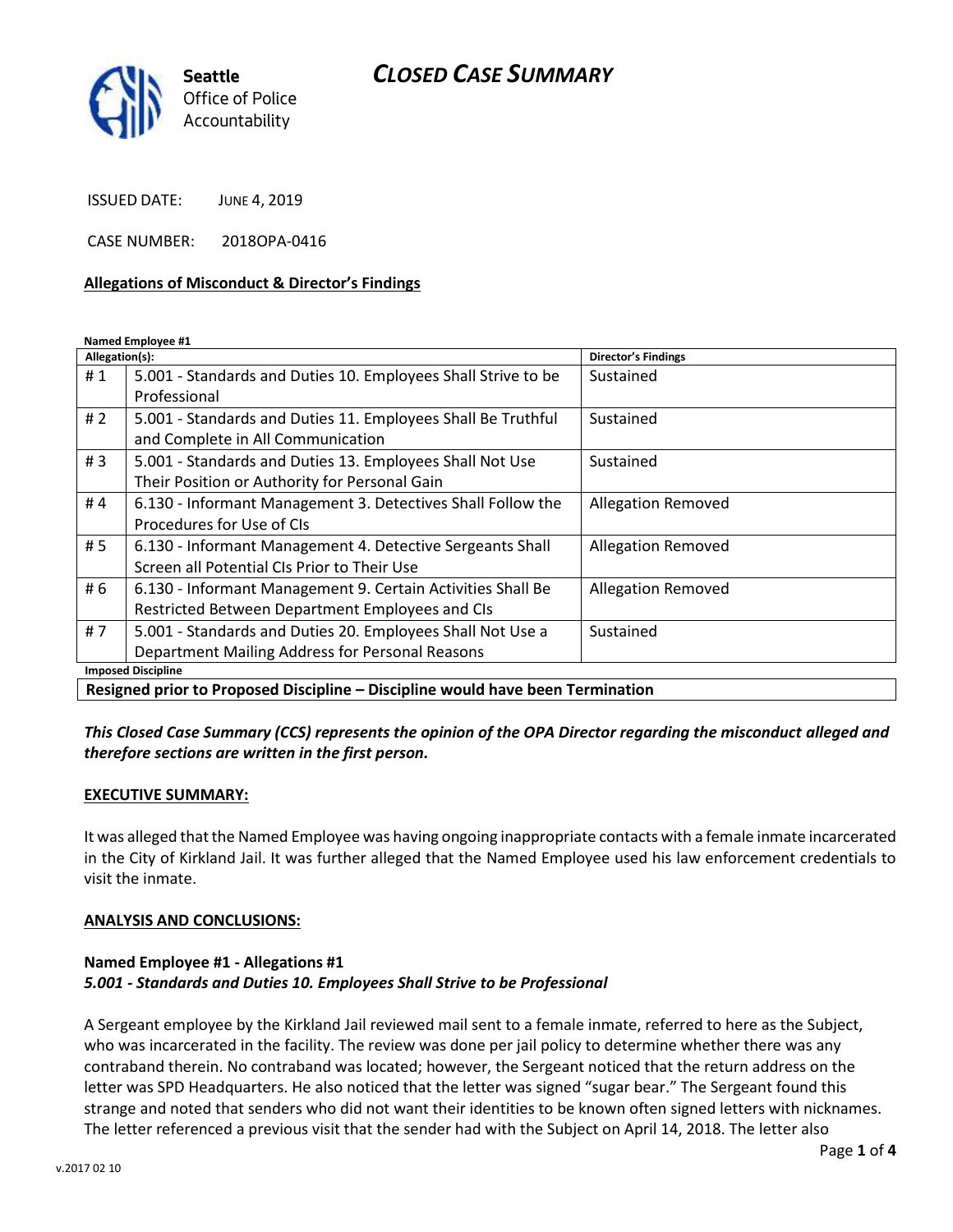# *CLOSE CASE SUMMARY*

OPA CASE NUMBER: 2018OPA-0416

referenced the provision of a burner phone to the Subject by the sender. The Sergeant reviewed jail records and determined that Named Employee #1 (NE#1), who was employed by SPD as a detective at the time, visited the Subject on April 14. He further recalled that NE#1 had visited the Subject when she had previously been incarcerated in the jail. During that visit, which occurred in June of 2016, NE#1 informed jail employees that the Subject was a confidential informant (CI). The Sergeant believed this to be odd but did not question what he had been told. The letter was ultimately delivered to the Subject.

Later that day, NE#1 called the jail and spoke to an Officer. NE#1 identified himself by his name and rank and requested that they give the Subject a new contact telephone number for him. NE#1 said that he believed that the Subject currently had the wrong telephone number for him. The Sergeant, who was listening to the call, mouthed silently to the Officer to tell NE#1 that they would not do so. The Officer put NE#1 on hold and the Sergeant picked up the line. He introduced himself and NE#1 said that he was trying to get in contact with an inmate. The Sergeant told NE#1 that they were unable to give the Subject his phone number. NE#1 asked how the Sergeant knew that he was trying to contact the Subject. The Sergeant responded that he read the letter that NE#1 sent and that he previously visited the Subject. The Sergeant asked NE#1 if he had a personal relationship with the Subject and he said that they used to. NE#1 then said that it was not important to give the Subject the telephone number and the call ended.

OPA reviewed a copy of the letter sent by NE#1 to the Subject. The letter was personal in nature and suggested an ongoing romantic relationship between the two. In the letter, NE#1 referred to the Subject as "beautiful," provided her with a telephone number so that they could have further calls, and told her that he loved her. OPA also reviewed the April 14 visit between NE#1 and the Subject. During that visit, which was entirely captured on video, NE#1 again told the Subjects that she was "beautiful." He told the Subject that he wanted to "touch" and "hold" her. He discussed when the Subject would be released from jail, his worries about her, how she was doing, and the merits of her case. He further discussed how he was retiring from SPD because he no longer liked his job. Again, like the letter, the conversation between the two of them was entirely personal. There were no discussions of anything even plausibly related to the Subject's work as a CI. Moreover, during their video call, the Subject told NE#1 that she was hoping to see him "face to face." NE#1 said "I can't…" and was interrupted by the Subject who said "you can't use that card anymore." NE#1 shook his head no and appeared to motion with his lips as if to tell the Subject to be quiet. He then said: "And I'm never going to be able to pretty soon." The Subject responded: "Okay, but pretty soon it won't matter." This clearly establishes that NE#1's previous assertion to jail staff that the Subject was an active CI was a fabrication purposed to get him in-person access to her.

During its investigation, OPA attempted to interview NE#1; however, he retired from the Department and has not contacted OPA to scheduled his interview. OPA further conclusively determined that the Subject was not used by the Department as a CI.

SPD Policy 5.001-POL-10 requires that SPD employees "strive to be professional at all times." The policy further instructs that "employees may not engage in behavior that undermines public trust in the Department, the officer, or other officers." (SPD Policy 5.001-POL-10.)

NE#1's conduct in this matter was, in OPA's opinion, clearly unprofessional. Most notably, he fabricated that the Subject was a CI to jail staff in order to get in-person access to her, which he was otherwise not permitted. This



**Seattle**

*Office of Police Accountability*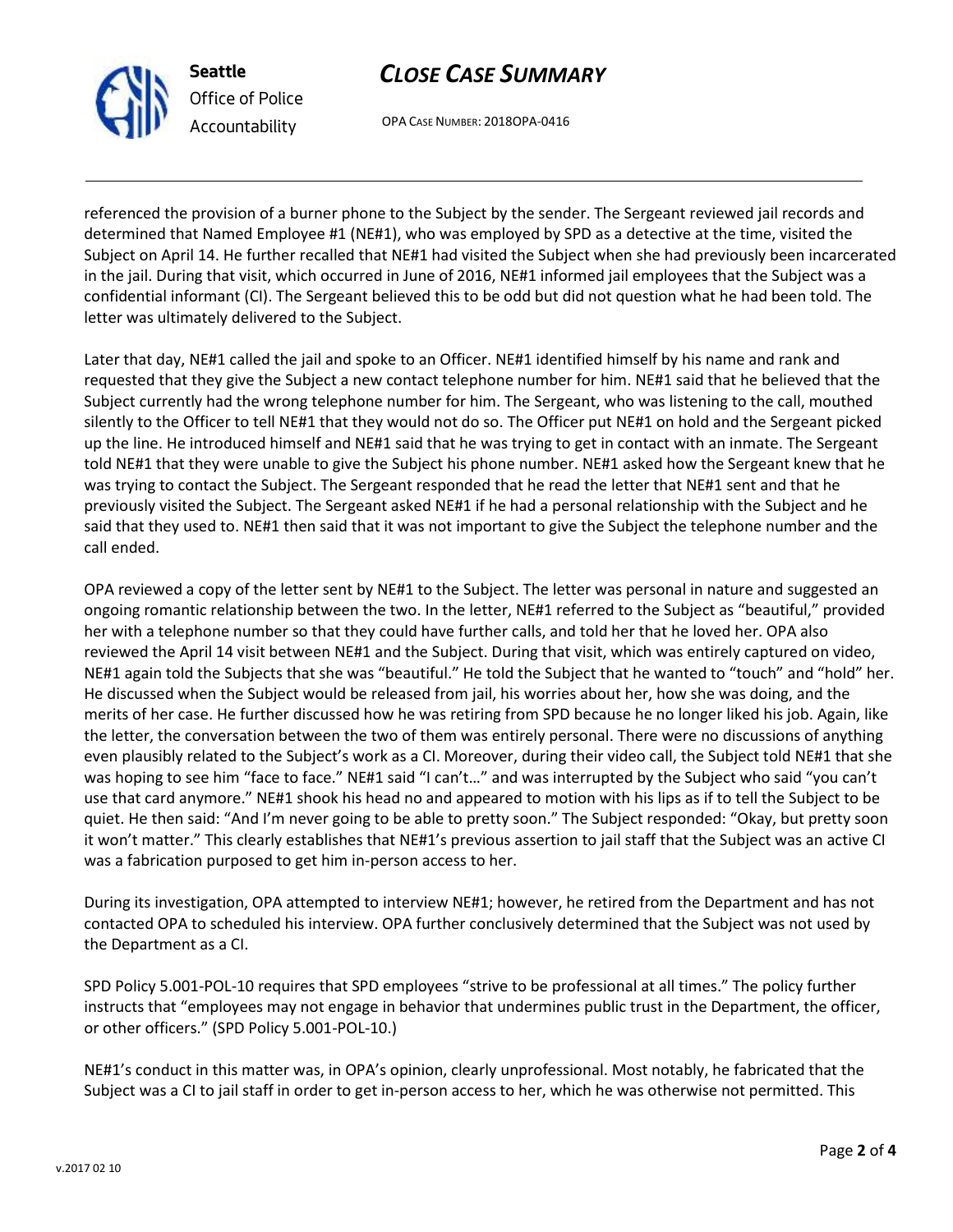

**Seattle** *Office of Police Accountability*

## *CLOSE CASE SUMMARY*

OPA CASE NUMBER: 2018OPA-0416

constituted a significant lapse of judgment and abuse of NE#1's authority. It further served to undermine trust and confidence in both NE#1 and the Department. For the above reasons, I recommend that this allegation be Sustained.

Recommended Finding: **Sustained**

### **Named Employee #1 - Allegation #2** *5.001 - Standards and Duties 11. Employees Shall Be Truthful and Complete in All Communication*

SPD Policy 5.001-POL-11 requires Department employees to be truthful and complete in all communications.

The evidence in this case conclusively establishes that NE#1 was deliberately and materially dishonest when he told jail staff that the Subject was a CI. His motive for stating this falsehood was to get in-person access to her, which was not otherwise permitted. While NE#1's relationship with the Subject and the visit he engaged in were entirely personal, he lied by using his authority as a SPD detective. This represented a violation of this policy and, as such, I recommend that this allegation be Sustained.

Recommended Finding: **Sustained**

## **Named Employee #1 - Allegation #3** *5.001 - Standards and Duties 13. Employees Shall Not Use Their Position or Authority for Personal Gain*

SPD employees are prohibited from using their position or authority for personal gain. (SPD Policy 5.001-POL-13.)

As discussed above, NE#1 used his position as a SPD detective and the dishonest statement that the Subject was a CI, to gain face-to-face access to her. Without these actions and had he been an ordinary civilian, NE#1 would not have been permitted this privilege. As such, when he was able to meet in person with his romantic partner, he improperly received a personal benefit. In this respect, he violated this policy and I recommend that this allegation be Sustained.

Recommended Finding: **Sustained**

#### **Named Employee #1 - Allegations #4** *6.130 - Informant Management 3. Detectives Shall Follow the Procedures for Use of CIs*

SPD Policy 6.130 and its subsections govern the use of CIs. These allegations were initially classified for investigation due to the possibility that the Subject was a CI and based on the belief that she had potentially been inappropriately utilized by NE#1. However, OPA's investigation conclusively established that she was not a CI and that NE#1's assertion to the contrary was a lie. As such, this allegation, as well as Allegations #5 and #6, are inapplicable to this case and I recommend that they all be removed.

Recommended Finding: **Allegation Removed**